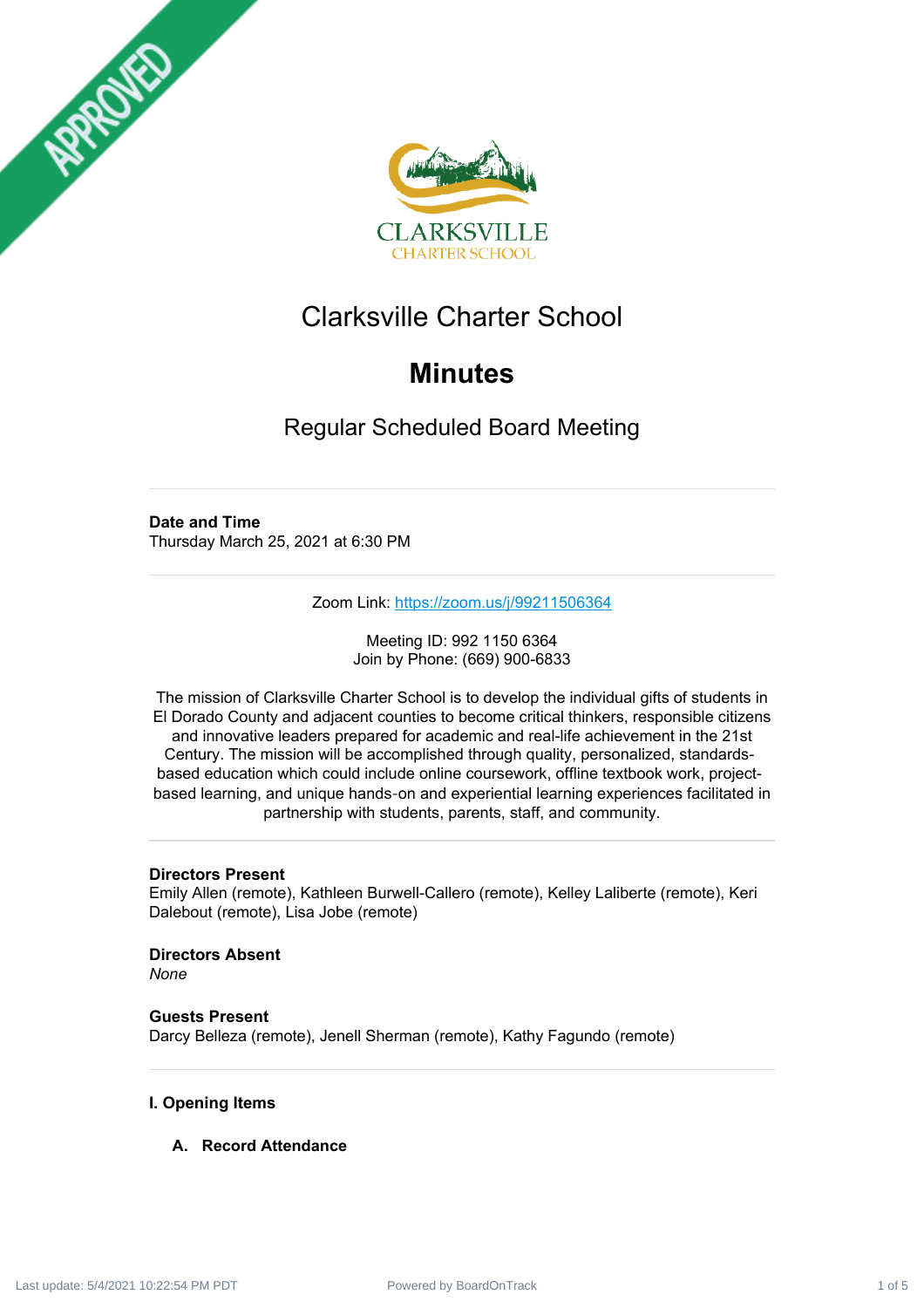#### **B. Call the Meeting to Order**

Emily Allen called a meeting of the board of directors of Clarksville Charter School to order on Thursday Mar 25, 2021 at 6:33 PM.

# **C. Approval of the Agenda (p. 1-3)**

Kathleen Burwell-Callero made a motion to approve the agenda. Lisa Jobe seconded the motion. The board **VOTED** to approve the motion. Curies Come Source Regular Scheduled Board - Regular Scheduled Board - Regular Scheduled Board - Regular School - Regular Scheduled Board - Regular Scheduled Board - Regular Scheduled Board - Regular Scheduled Board - Reg

**Roll Call**

| Kathleen Burwell-Callero Aye |     |
|------------------------------|-----|
| Lisa Jobe                    | Aye |
| Keri Dalebout                | Aye |
| Kelley Laliberte             | Aye |
| Emily Allen                  | Aye |
|                              |     |

# **D. Public Comments**

No public comments.

# **E. Approve Minutes (p. 4-11)**

Lisa Jobe made a motion to approve the minutes from Regular Scheduled Board Meeting on 02-25-21.

Kelley Laliberte seconded the motion.

The board **VOTED** to approve the motion.

**Roll Call**

| Kelley Laliberte             | Aye |
|------------------------------|-----|
| Kathleen Burwell-Callero Aye |     |
| Emily Allen                  | Aye |
| Lisa Jobe                    | Aye |
| Keri Dalebout                | Aye |

# **F. Approve Minutes (p. 12-16)**

Lisa Jobe made a motion to approve the minutes from Special Board Meeting on 03-10-21.

Kathleen Burwell-Callero seconded the motion.

The board **VOTED** to approve the motion.

**Roll Call**

| Kelley Laliberte             | Aye |
|------------------------------|-----|
| Kathleen Burwell-Callero Aye |     |
| Emily Allen                  | Aye |
| Keri Dalebout                | Aye |
| Lisa Jobe                    | Aye |
|                              |     |

# **G. Closed Session**

Lisa Jobe made a motion to move to closed session at 6:37pm. Keri Dalebout seconded the motion.

The board **VOTED** to approve the motion.

**Roll Call**

| Keri Dalebout                | Aye |
|------------------------------|-----|
| Lisa Jobe                    | Aye |
| Kathleen Burwell-Callero Aye |     |
| Kelley Laliberte             | Aye |
| Emily Allen                  | Aye |

# **H. Announcement of Any Action Take in Closed Session**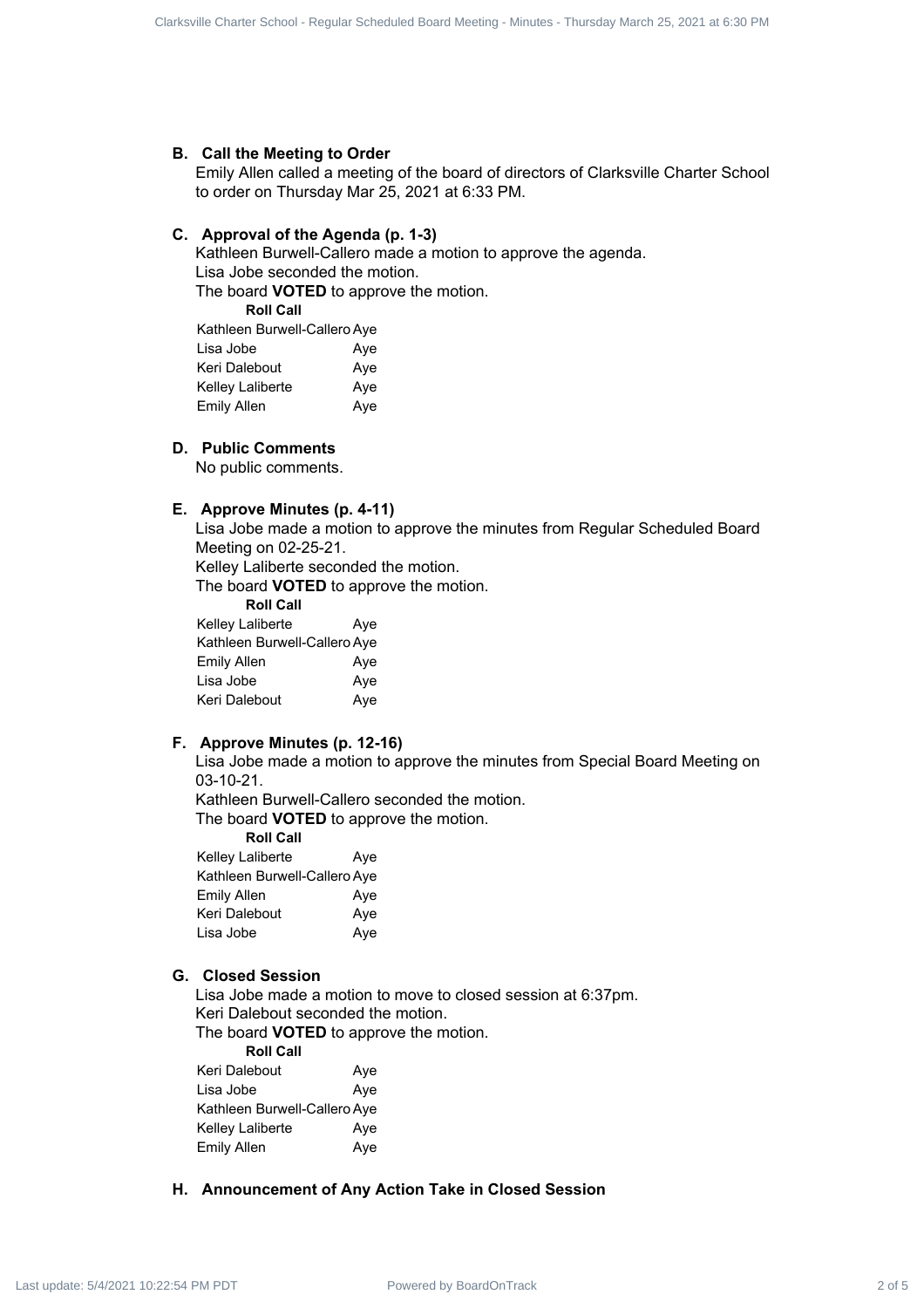Keri Dalebout made a motion to authorize Jenell Sherman to continue to work with Young, Minney & Corr on the current litigation in closed session. Lisa Jobe seconded the motion.

The board **VOTED** to approve the motion. **Roll Call** Lisa Jobe **Aye** Keri Dalebout Aye

Kelley Laliberte Aye Emily Allen Ave Kathleen Burwell-Callero Aye Lisa Jobe made a motion to return to open session at 7:18pm. Kelley Laliberte seconded the motion. The board **VOTED** to approve the motion. **Roll Call**

| Keri Dalebout                | Aye |
|------------------------------|-----|
| Lisa Jobe                    | Aye |
| Kathleen Burwell-Callero Aye |     |
| <b>Emily Allen</b>           | Aye |
| Kelley Laliberte             | Aye |

**I. Executive Director's Report (p. 17-32)** Jenell Sherman presented the Executive Director's report.

# **II. Finance**

# **A. February Financials (p. 33-55)**

Keri Dalebout made a motion to approve the February Financials as presented. Lisa Jobe seconded the motion.

The board **VOTED** to approve the motion.

**Roll Call**

Kathleen Burwell-Callero Aye Emily Allen Aye Lisa Jobe Aye Keri Dalebout Aye Kelley Laliberte Aye

# **B. Budget Considerations (p. 56-58)**

Keri Dalebout made a motion to not release any rollover funds based on the budget considerations with the understanding that there should always be a process for families to request items above their planning amounts. Kelley Laliberte seconded the motion.

Darlington Ahaiwe shared with the board that releasing the rollover funds would result in a negative fund balance for the year. Jenell Sherman shared with the board that they have looked at creative options for handling the issue. They looked at the impact on releasing a limited amount of funds. Another option is creating a system with a survey for a family to request access to funds. Cube of Contract 3 of Figure 3 of 5 Clarksville Charter School - Regular Scheduled Board Meeting - Minutes Charles School - Regular Schedules Charter Schedules - The Contract Schedules - The Contract Schedules - The Contr

The board **VOTED** to approve the motion.

**Roll Call**

| Kelley Laliberte             | Aye |
|------------------------------|-----|
| Keri Dalebout                | Aye |
| Emily Allen                  | Aye |
| Lisa Jobe                    | Aye |
| Kathleen Burwell-Callero Aye |     |

# **C. Budget Meeting - Report Out**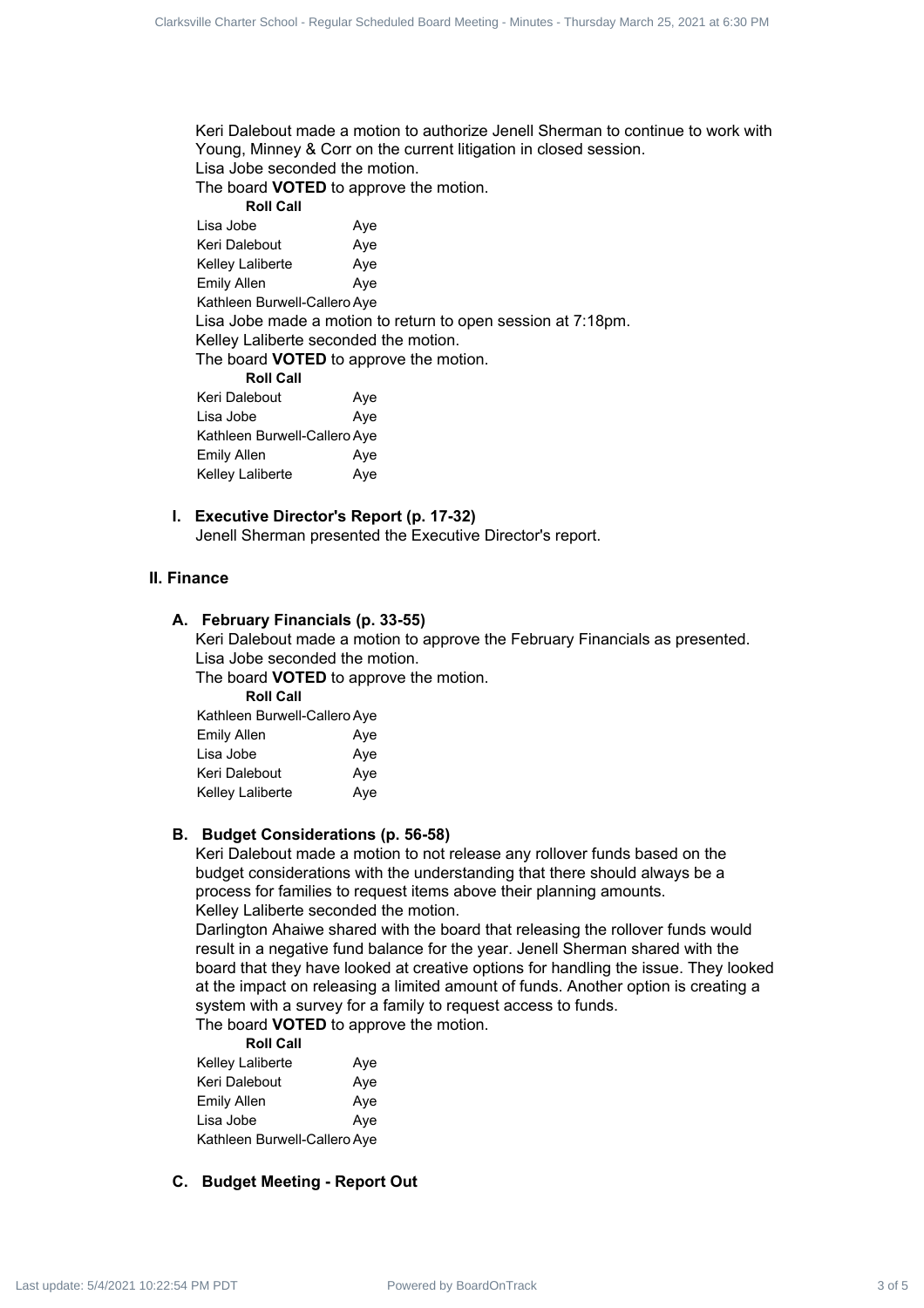Emily Allen reported that she has been attending weekly budget meetings. Discussions include rollover funds, growth numbers, and student fund amounts. Emily noted that some of the coding of items may need to be adjusted. Emily feels confident in the work that has gone into the budget and that the 2021-2022 budget is solid. Curies Cause have been the total charter school and power to the school of 5 Clarks a control of the Charter School - Regular Schedule Board Meeting - Regular Schedule Board Meeting - Regular Schedule Board Meeting - Minu

**D. Growth Projections 2021-2022 (p. 59-60)**

Lisa Jobe made a motion to approve the Growth Projections for 2021-2022. Kathleen Burwell-Callero seconded the motion. The board **VOTED** to approve the motion.

**Roll Call**

| Kathleen Burwell-Callero Aye |     |
|------------------------------|-----|
| Emily Allen                  | Aye |
| Kelley Laliberte             | Aye |
| Keri Dalebout                | Aye |
| Lisa Jobe                    | Aye |

**E. Discussion and Potential Action on the 2019-2020 Audit Report (p. 61)** The board chose to table the discussion of the audit report and will schedule a special board meeting to discuss.

# **III. Academic Excellence**

**A. Local Control and Accountability Plan (LCAP) & Timeline (p. 62-74)** Darcy Belleza presented information on the Local Control and Accountability Plan (LCAP) & Timeline

# **IV. Operations**

#### **A. School Pathways Bids (p. 75-77)**

Keri Dalebout made a motion to approve the School Pathways bid for 2021-2022. Kelley Laliberte seconded the motion.

The board **VOTED** to approve the motion. **Roll Call**

| ROIL GAIL                    |     |
|------------------------------|-----|
| Lisa Jobe                    | Aye |
| Kathleen Burwell-Callero Aye |     |
| Kelley Laliberte             | Aye |
| <b>Emily Allen</b>           | Aye |
| Keri Dalebout                | Aye |
|                              |     |

# **V. Closing Items**

# **A. Board of Director's Comments & Requests**

Lisa Jobe mentioned that the slide templates for the Executive Director's Report and LCAP slides are very attractive and would like to know where to find the templates.

The Board expressed their appreciation for the amazing people working on all the great programs.

Emily Allen let the Board know that they will be doing the Executive Director evaluation. Emily requests that the document for evaluation be sent out to the board members. Each member will fill out the document and the board will go over the documents together at the next board meeting..